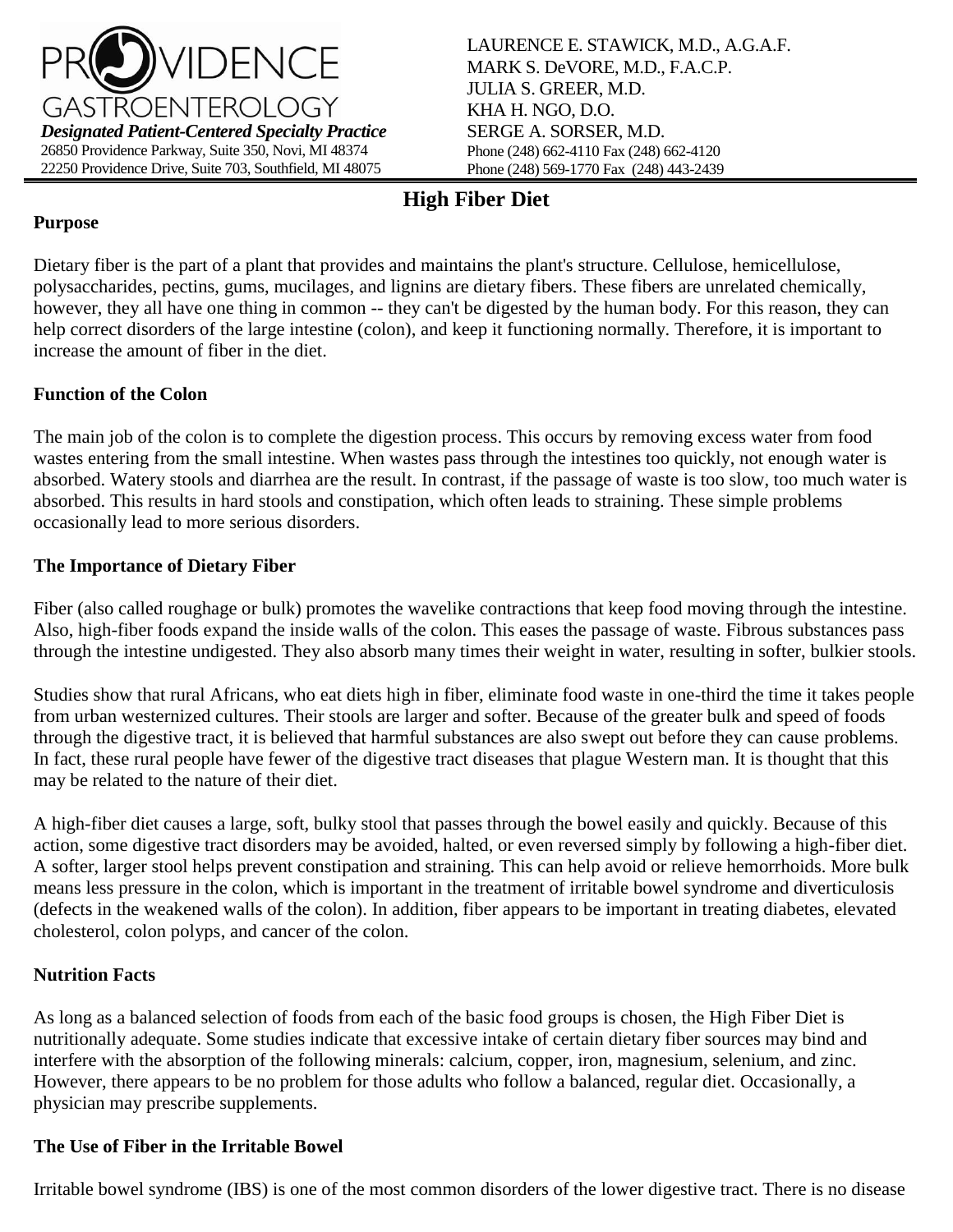present with IBS, but it creates bothersome symptoms such as altered bowel habits -- constipation, diarrhea, or both alternately. There may also be bloating, abdominal pain, cramping, and spasm. An attack of IBS can be triggered by emotional tension and anxiety, poor dietary habits, and certain medications. Increased amounts of fiber in the diet can help relieve the symptoms of irritable bowel syndrome by producing soft, bulky stools. This helps to normalize the time it takes for the stool to pass through the colon. Liquids help to soften the stool. Irritable bowel syndrome, if left untreated, may lead to diverticulosis of the colon.

# **Fiber and Colon Polyps/Cancer**

Colon cancer is a major health problem. This disease is most common in Western cultures. Most colon cancer starts out as a colon polyp, a benign mushroom-shaped growth. In time it grows, and in some people it becomes cancerous. Colon cancer is usually always curable, if polyps are removed when found or if surgery is performed at an early stage. It is now known that people can inherit the risk of developing colon cancer, but diet may be important, too. There is a very low rate of colon cancer in residents of countries where grains are unprocessed and retain their fiber. The theory is that in the Western world, cancer-containing agents (carcinogens) remain in contact with the colon wall for a longer time and in higher concentrations. So, a large bulky stool may act to dilute these carcinogens by moving them through the bowel more quickly. Less carcinogenic exposure to the colon may mean fewer colon polyps and less cancer.

# **Fiber and Diverticulosis**

Prolonged, vigorous contraction of the colon, usually in the left lower side, may result in diverticulosis. This increases pressure causing small and eventually larger ballooning pockets to form. These pockets usually cause no problems. However, sometimes they can become infected (diverticulitis) or even break open (perforate) causing pockets of infection or inflammation of the sac lining the abdomen (peritonitis). A high-fiber diet may increase the bulk in the stool and thereby reduce the pressure within the colon. By so doing, the formation of pockets is reduced or possibly even stopped.

Some professionals recommend restricting the following foods in diverticulosis diets: nuts, poppy seeds, caraway seeds, rye seeds, popcorn, crunchy peanut butter, corn, cucumber, and squash; as well as fruits and vegetables with seeds such as strawberries, figs, and tomatoes. However, there has never been any medical proof that these foods are injurious. Many gastroenterologists allow and even encourage consuming these foods, depending on an individual's tolerance.

## **Fiber, Cholesterol and Gas**

Insoluble fiber is found in wheat, rye, bran, and other grains. It is also the fiber found in most vegetables. Insoluble fiber means it does not dissolve in water. It also cannot be used by intestinal-colon bacteria as a food source, so these beneficial bacteria generally do not grow and produce intestinal gas.

Soluble fiber, on the other hand, does dissolve in water forming a gelatinous substance in the bowel. Soluble fiber is found in oatmeal, oat bran, fruit, psyllium (Metamucil, Konsyl), barley, and legumes. Soluble fiber, among its other benefits, seems to bind up cholesterol allowing it to be eliminated with the stool. If enough is removed it can lower the blood cholesterol 10-15%.

The down side of soluble fiber is that it can be metabolized by gas forming bacteria in the colon. These bacteria are harmless, but for those who have an intestinal gas or flatus problem, it is probably best to avoid or carefully test soluble fibers to see if they are contributing to intestinal gas. Whenever possible, both soluble and insoluble fiber should be eaten on a daily basis.

# **A Dietary Fiber Supplement May Be Helpful**

Some people don't tolerate fibrous foods well. If you can't consume enough fiber in your diet alone, certain stool softening and bulking agents are available. These products absorb water and produce the bulk necessary for the digestive tract to perform naturally. They help create a soft and well-formed stool. For this reason, they can be very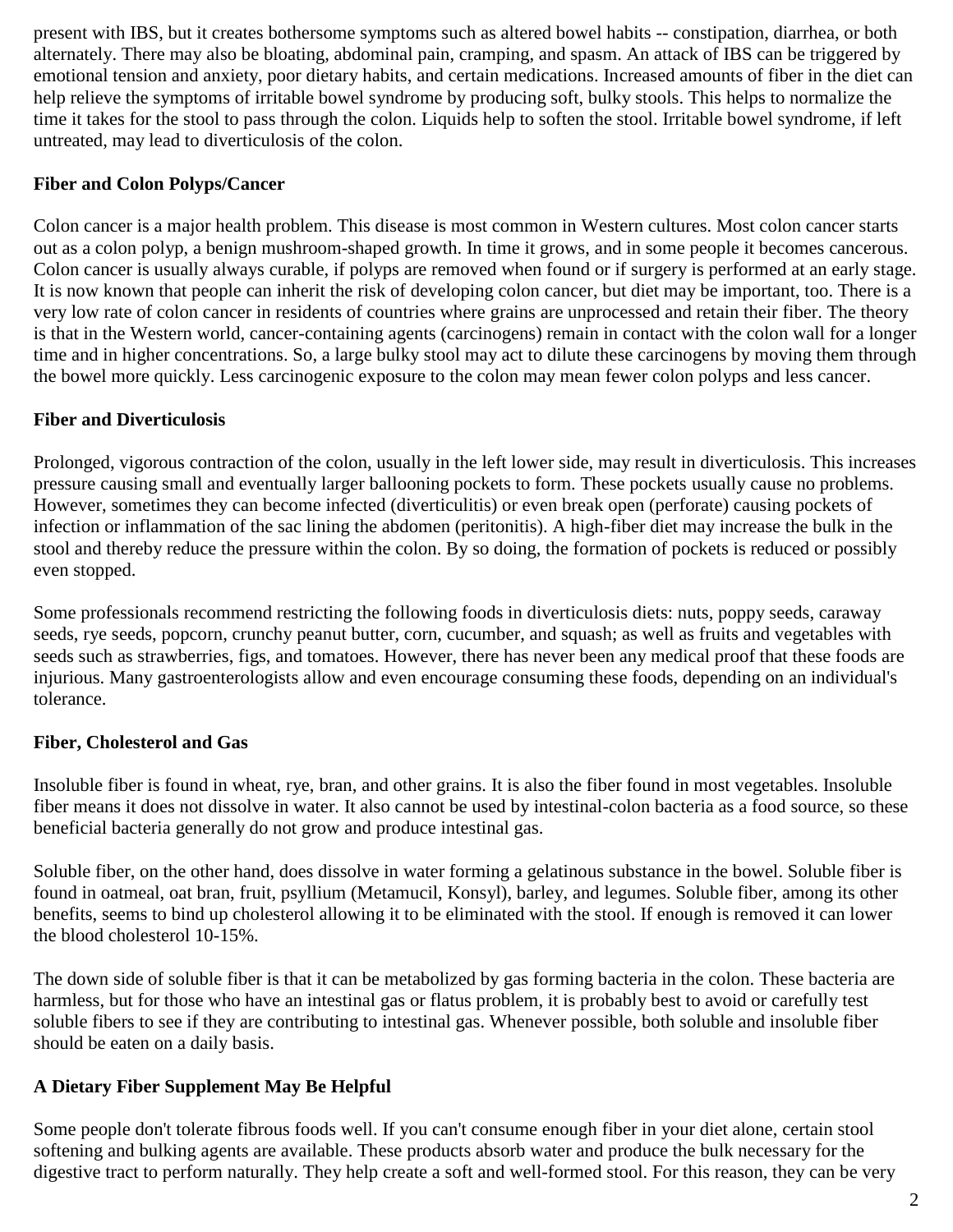useful in preventing and treating digestive tract disorders. Metamucil, Konsyl, and Per Diem Fiber are such products. These contain psyllium mucilloid and come from the seed of the psyllium plant. Citrucel (hemicellulose) and FiberCon (polycarboxisal) are other bulking agents that can also be used.

# Special Considerations

To improve your diet, add foods that contain more dietary fiber. You can include some or all of the following:

- 1. Whole-grain foods (such as bran cereals) and breads (those made with whole wheat grains).
- 2. Fresh fruits (including the skin and pulp).
- 3. Dried or stewed fruits (such as prunes, raisins, or apricots).
- 4. Root vegetables (such as carrots, turnips, or potatoes).
- 5. Raw or fresh vegetables, such as cabbage. (Lettuce is actually low in fiber.)

Eating bran cereal in the morning is often the easiest way to obtain fiber. All-Bran, 100% Bran, Bran Buds, oat bran, oatmeal, and Raisin Bran are some of the high-fiber cereals presently available. Bran can cause rumbling intestinal gas and even some mild cramping, so it should be eaten in small amounts at first. The amount can be increased as the body gets used to it. The goal should be one to two large, soft, formed stools a day.

You should also try to follow these dietary rules:

- 1. Drink plenty of liquids, including fruit or vegetable juices and water. Drink at least six cups of water or fluid a day.
- 2. Eat slowly. Chew your food thoroughly. This allows the saliva and digestive juices of the stomach, liver, and pancreas to break down food more easily. It may also help prevent problems from developing in the lower digestive tract.
- 3. Eat your meals at regular intervals.

# **Fiber Contents of Foods**

Goal (25 to 35 grams per day). Common servings of foods containing dietary fiber are shown below. Increase your intake by including fiber from all sources. (Foods from meat and dairy groups are not good sources.) Foods that are good sources of fiber are also typically low in fat.

| Food                       | <b>Serving Size</b> | Fiber (gm) |
|----------------------------|---------------------|------------|
| Cereals:                   |                     |            |
| All-Bran                   | $1/3$ cup           | 8.5        |
| <b>Bran Buds</b>           | $1/3$ cup           | 7.9        |
| <b>Bran Chex</b>           | $2/3$ cup           | 4.6        |
| Cheerios                   | $11/4$ cup          | 1.1        |
| Corn Bran                  | $2/3$ cup           | 5.4        |
| Corn Flakes                | $11/4$ cup          | 0.3        |
| Cracklin' Bran             | $1/3$ cup           | 4.3        |
| Crispy Wheats n' Raisins   | $3/4$ cup           | 1.3        |
| 40% Bran                   | $3/4$ cup           | 4.0        |
| <b>Frosted Mini-Wheats</b> | 4 biscuits          | 2.1        |
| <b>Graham Crackos</b>      | $3/4$ cup           | 1.7        |
| <b>Grape Nuts</b>          | $1/4$ cup           | 1.4        |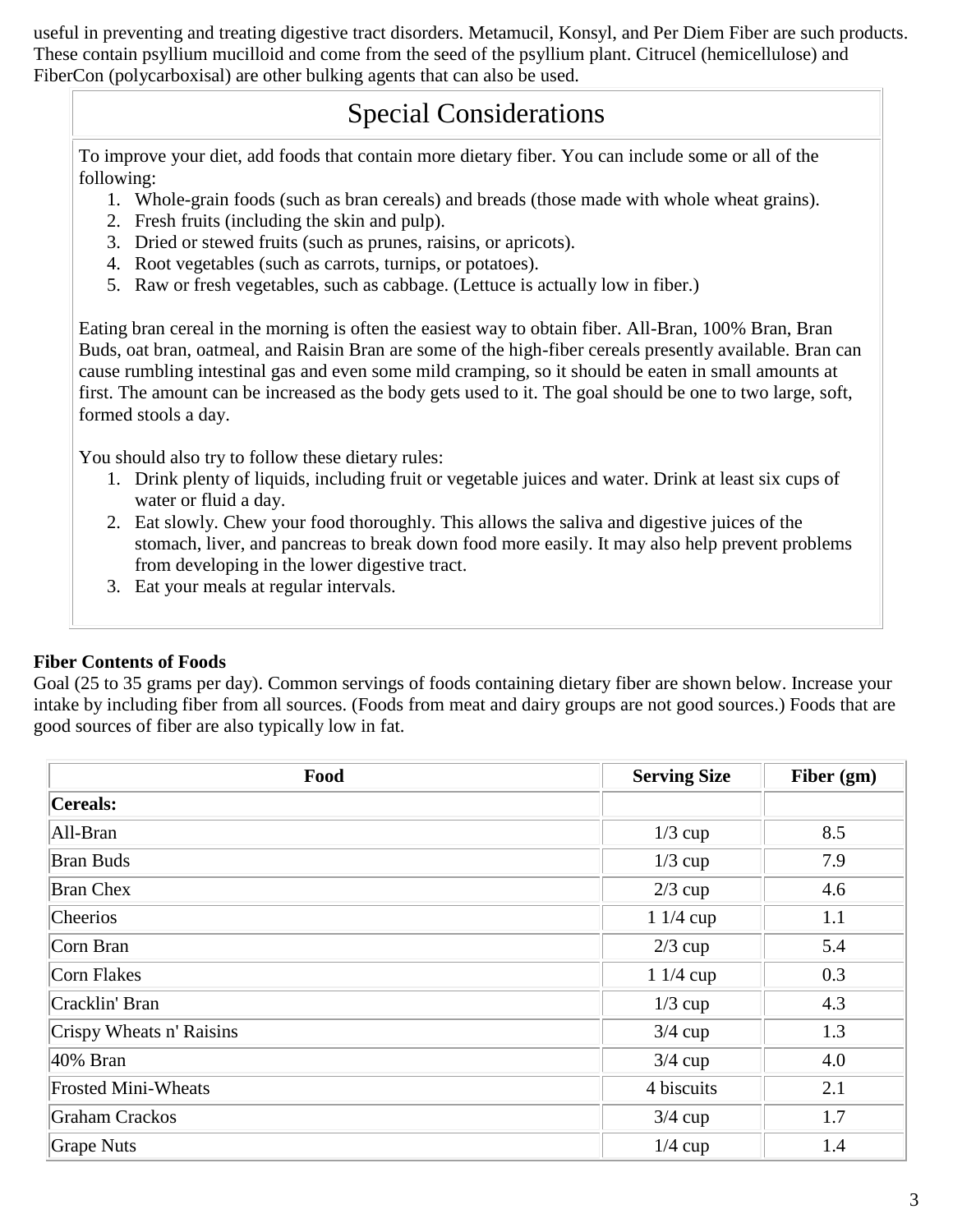| <b>Heartland Natural Cereal</b>              | 1.3<br>$1/4$ cup       |            |
|----------------------------------------------|------------------------|------------|
| <b>Honey Bran</b>                            | 3.1<br>$7/8$ cup       |            |
| Most                                         | 3.5<br>$2/3$ cup       |            |
| Nutri-Grain, barley                          | $3/4$ cup<br>1.7       |            |
| Nutri-Grain, corn                            | $3/4$ cup<br>1.8       |            |
| Nutri-Grain, rye                             | $3/4$ cup              | 1.8        |
| Nutri-Grain, wheat                           | $3/4$ cup<br>1.8       |            |
| 100% Bran                                    | 8.4<br>$1/2$ cup       |            |
| 100% Natural Cereal                          | $1/4$ cup              | 1.0        |
| Oatmeal, (cooked regular, quick, or instant) | 1.6<br>$3/4$ cup       |            |
| Raisin Bran-type                             | $3/4$ cup              | 4.0        |
| <b>Rice Krispies</b>                         | 0.1<br>$1 \text{ cup}$ |            |
| Shredded Wheat                               | $2/3$ cup<br>2.6       |            |
| Special K                                    | 1 1/3 cup<br>0.2       |            |
| <b>Sugar Smacks</b>                          | $3/4$ cup<br>0.4       |            |
| <b>Tasteeos</b>                              | 1 1/4 cup<br>1.0       |            |
| Total                                        | 2.0<br>$1 \text{ cup}$ |            |
| <b>Wheat Chex</b>                            | $2/3$ cup<br>2.1       |            |
| Wheaties                                     | 2.0<br>$1 \text{ cup}$ |            |
| Wheat n' Raisin Chex                         | $3/4$ cup              | 2.5        |
|                                              |                        |            |
| Wheat germ                                   | $1/4$ cup              | 3.4        |
| Food                                         | <b>Serving Size</b>    | Fiber (gm) |
| <b>Vegetables (cooked):</b>                  |                        |            |
| Asparagus, cut                               | $1/2$ cup              | 1.0        |
| Beans (string, green)                        | $1/2$ cup              | 1.6        |
| Broccoli                                     | $1/2$ cup              | 2.2        |
| <b>Brussels</b> sprouts                      | $1/2$ cup              | 2.3        |
| Cabbage (red, white)                         | $1/2$ cup              | 1.4        |
| Carrots                                      | $1/2$ cup              | 2.3        |
| Cauliflower                                  | $1/2$ cup              | 1.1        |
| Corn, canned                                 | $1/2$ cup              | 2.9        |
| Kale leaves                                  | $1/2$ cup              | 1.4        |
| Parsnip                                      | $1/2$ cup              | 2.7        |
| Peas                                         | $1/2$ cup              | 3.6        |
| Potato (with skin)                           | $\mathbf{1}$           | 2.5        |
| Potato (without skin)                        | $\mathbf{1}$           | 1.4        |
| Spinach                                      | $1/2$ cup              | 2.1        |
| Squash, summer                               | $1/2$ cup              | 1.4        |
| Sweet potatoes                               | 1/2                    | 1.7        |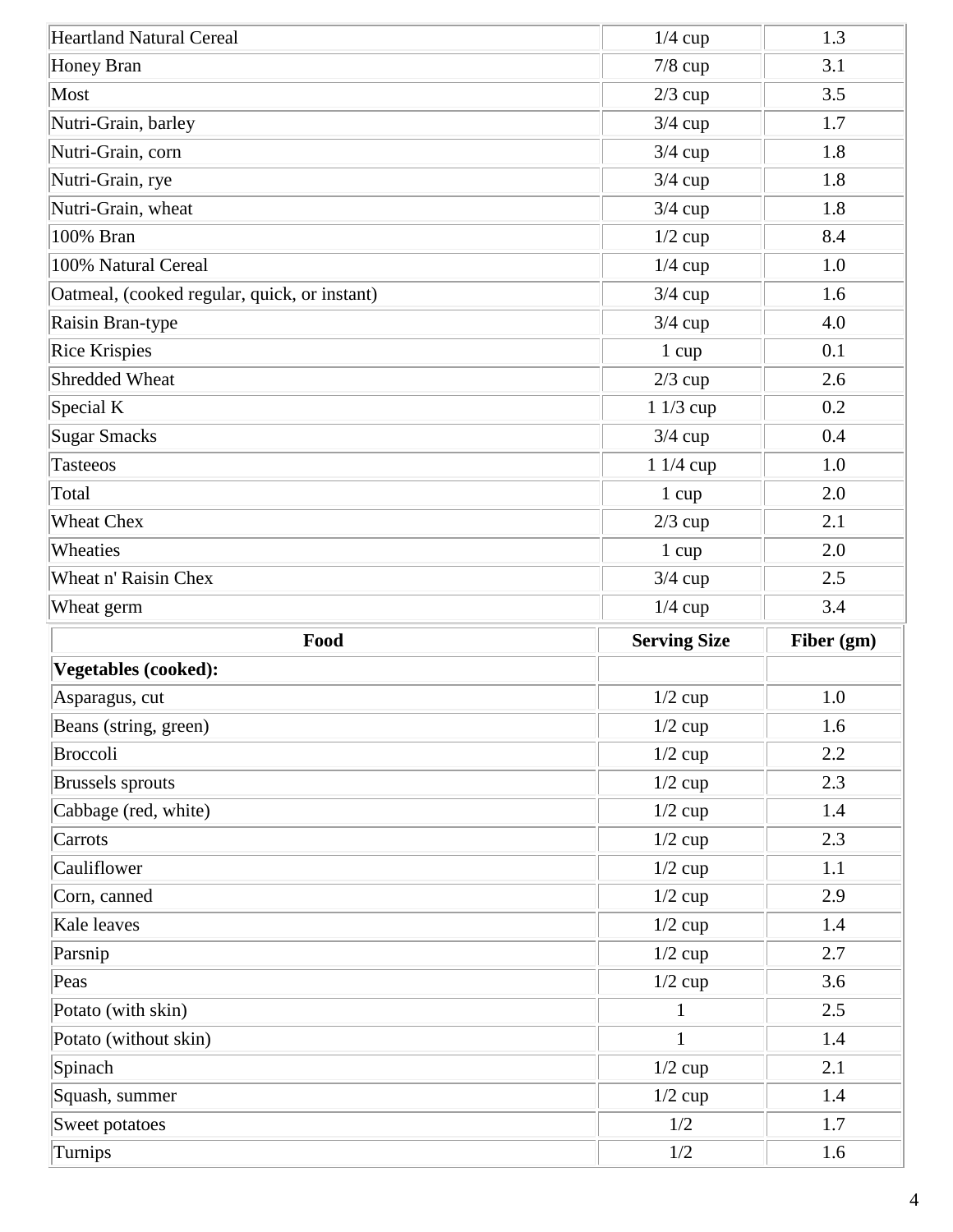| Zucchini                 | 1.8<br>$1/2$ cup      |            |
|--------------------------|-----------------------|------------|
| Food                     | <b>Serving Size</b>   | Fiber (gm) |
| <b>Vegetables (raw):</b> |                       |            |
| Bean sprouts             | $1/2$ cup             | 1.5        |
| Celery, diced            | $1/2$ cup             | 1.1        |
| Cucumber                 | $1/2$ cup             | 0.4        |
| Lettuce, sliced          | 0.9<br>1 cup          |            |
| Mushrooms, sliced        | 0.9<br>$1/2$ cup      |            |
| Onions, sliced           | 0.9<br>$1/2$ cup      |            |
| Pepper, green, sliced    | $1/2$ cup<br>0.5      |            |
| Spinach                  | 1.2<br>1 cup          |            |
| Tomato                   | $\mathbf{1}$          | 1.5        |
| Food                     | <b>Serving Size</b>   | Fiber (gm) |
| <b>Fruits:</b>           |                       |            |
| Apple (with skin)        | $\mathbf{1}$          | 3.5        |
| Apple (without skin)     | $\mathbf{1}$          | 2.7        |
| Apricot                  | 3                     | 1.8        |
| Apricot, dried           | 5 halves              | 1.4        |
| banana                   | $\mathbf{1}$          | 2.4        |
| <b>Blueberries</b>       | $1/2$ cup             | 2.0        |
| Cantaloupe               | $1/4$ melon           | 1.0        |
| Cherries, sweet          | 10<br>1.2             |            |
| Grapefruit               | 1/2<br>1.6            |            |
| Grapes                   | 20<br>0.6             |            |
| Orange                   | 2.6<br>$\mathbf{1}$   |            |
| Peach (with skin)        | $\mathbf{1}$<br>1.9   |            |
| Peach (without skin)     | $\mathbf{1}$<br>1.2   |            |
| Pear (with skin)         | $1/2$ large<br>3.1    |            |
| Pear (without skin)      | $1/2$ large<br>2.5    |            |
| Pineapple                | $1/2$ cup<br>1.1      |            |
| Plums, damson            | 0.9<br>5              |            |
| Prunes                   | $\overline{3}$<br>3.0 |            |
| Raisins                  | $1/4$ cup<br>3.1      |            |
| Raspberries              | 3.1<br>$1/2$ cup      |            |
| Strawberries             | 3.0<br>1 cup          |            |
| Watermelon               | 0.4<br>1 cup          |            |
| Food                     | <b>Serving Size</b>   | Fiber (gm) |
| Legumes:                 |                       |            |
| Baked beans/tomato sauce | $1/2$ cup             | 8.9        |
| Dried beans, cooked      | $1/2$ cup<br>4.7      |            |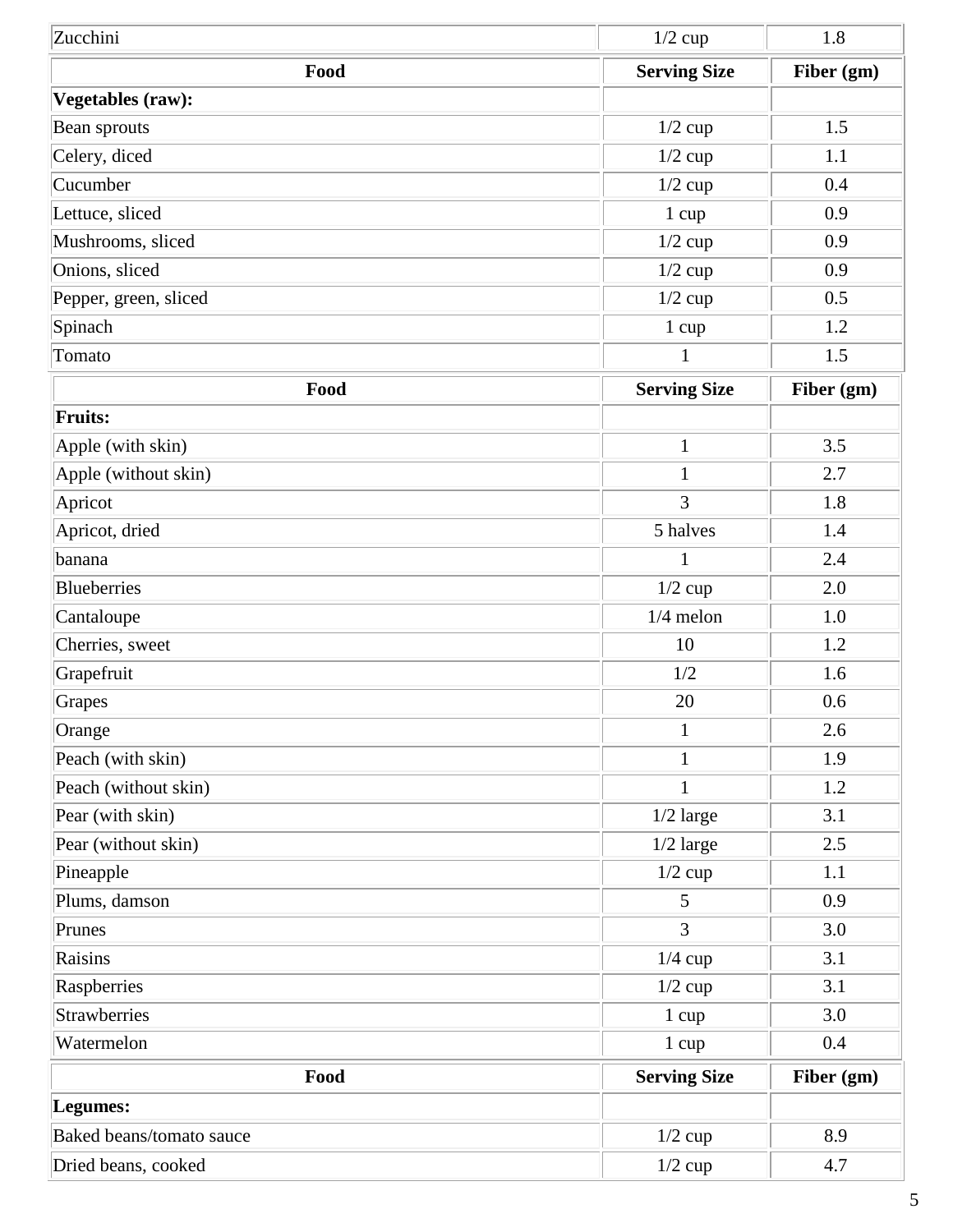| Kidney beans, cooked          | 7.3<br>$1/2$ cup    |            |
|-------------------------------|---------------------|------------|
| Lentils, cooked               | 7.3<br>$1/2$ cup    |            |
| Lima beans, cooked            | 4.5<br>$1/2$ cup    |            |
| Navy beans, cooked            | 6.0<br>$1/2$ cup    |            |
| <b>Serving Size</b><br>Food   |                     | Fiber (gm) |
| <b>Breads:</b>                |                     |            |
| <b>Bagels</b>                 | $\mathbf{1}$        |            |
| <b>Bran muffins</b>           | 2.5<br>$\mathbf{1}$ |            |
| Cracked wheat bread           | 1 slice<br>1.0      |            |
| Crisp rye bread               | 2 crackers          |            |
| Crisp wheat bread             | 2 crackers          |            |
| French bread                  | 1 slice             |            |
| Italian bread                 | 1 slice<br>0.3      |            |
| Mixed grain bread<br>1 slice  |                     | 0.9        |
| Oatmeal bread<br>1 slice      |                     | 0.5        |
| Pita bread<br>1 piece         |                     | 0.4        |
| Pumpernickel bread<br>1 slice |                     | 1.0        |
| Raisin bread<br>1 slice       |                     | 0.6        |
| White bread                   | 1 slice             | 0.4        |
|                               |                     |            |
| Whole wheat bread             | 1 slice             | 1.4        |
| Food                          | <b>Serving Size</b> | Fiber (gm) |
| Pasta and rice:               |                     |            |
| Macaroni                      | $1 \text{ cup}$     | 1.0        |
| Rice, brown                   | $1/2$ cup           | 1.0        |
| Rice, polished                | $1/2$ cup           | 0.2        |
| Spaghetti, regular            | 1 cup               | 1.1        |
| Spaghetti, wheat              | 1 cup               | 3.9        |
| Food                          | <b>Serving Size</b> | Fiber (gm) |
| Juices:                       |                     |            |
| Apple                         | $1/2$ cup           | 0.4        |
| Grapefruit                    | $1/2$ cup           | 0.5        |
| Grape                         | $1/2$ cup           | 0.6        |
| Orange                        | $1/2$ cup           | 0.5        |
| Papaya                        | $1/2$ cup           | 0.8        |
| Food                          | <b>Serving Size</b> | Fiber (gm) |
| Nuts:                         |                     |            |
| Almonds                       | 10 nuts             | 1.1        |
| Filberts                      | 10 nuts             | 0.8        |